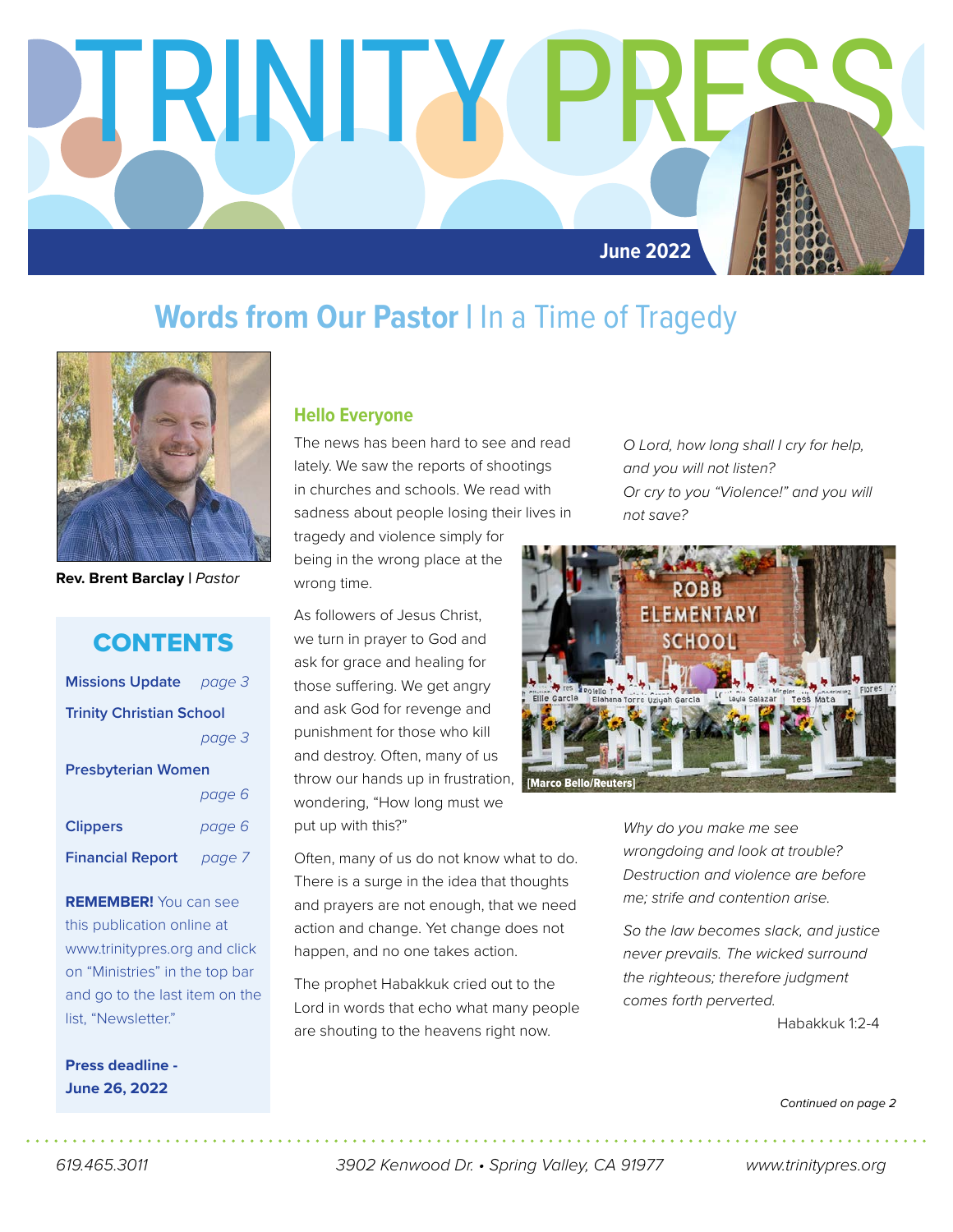### **Words from Our Pastor | In a Time of Tragedy** *Continued from page 1*

What we know, and pray the world knows is God listens, and God will respond in faith. God answered Habakkuk in all his shouting and screaming through tears with these words:



*Write the vision; make it plain on tablets, so that a runner may read it.*

*For there is still a vision for the appointed time; it speaks of the end and does not lie. If it seems to tarry, wait for it; it will surely come; it will not delay.* Habakkuk 2:2-3

There is still a vision for the appointed time! God did not abandon Habakkuk, and God has not deserted

this world. While things seem out of control, God is still very much in control. While we cannot find solutions to our problems, God is still sending us the message of hope.

When we see tragedy, we weep and cry out for justice. We worship

a loving God who asks us to come to him with our cries of frustration, anger, and sadness. When we come to God, we are comforted, heard, and reminded that God is present, knows our pain and seeks to comfort us with the truth that we all can be redeemed, restored, and loved.

Blessings Pastor Brent Barclay

# **Fourth of July Celebration Sunday, July 3, 2022**

On Sunday, July 3rd, we will have special music and the parading of the flags in honor of the founding of our country.

> After our service, we will join together for a time of celebration, food, and fellowship. Burgers and hot dogs will be supplied.

#### Please bring a salad, side dish, or

dessert to share!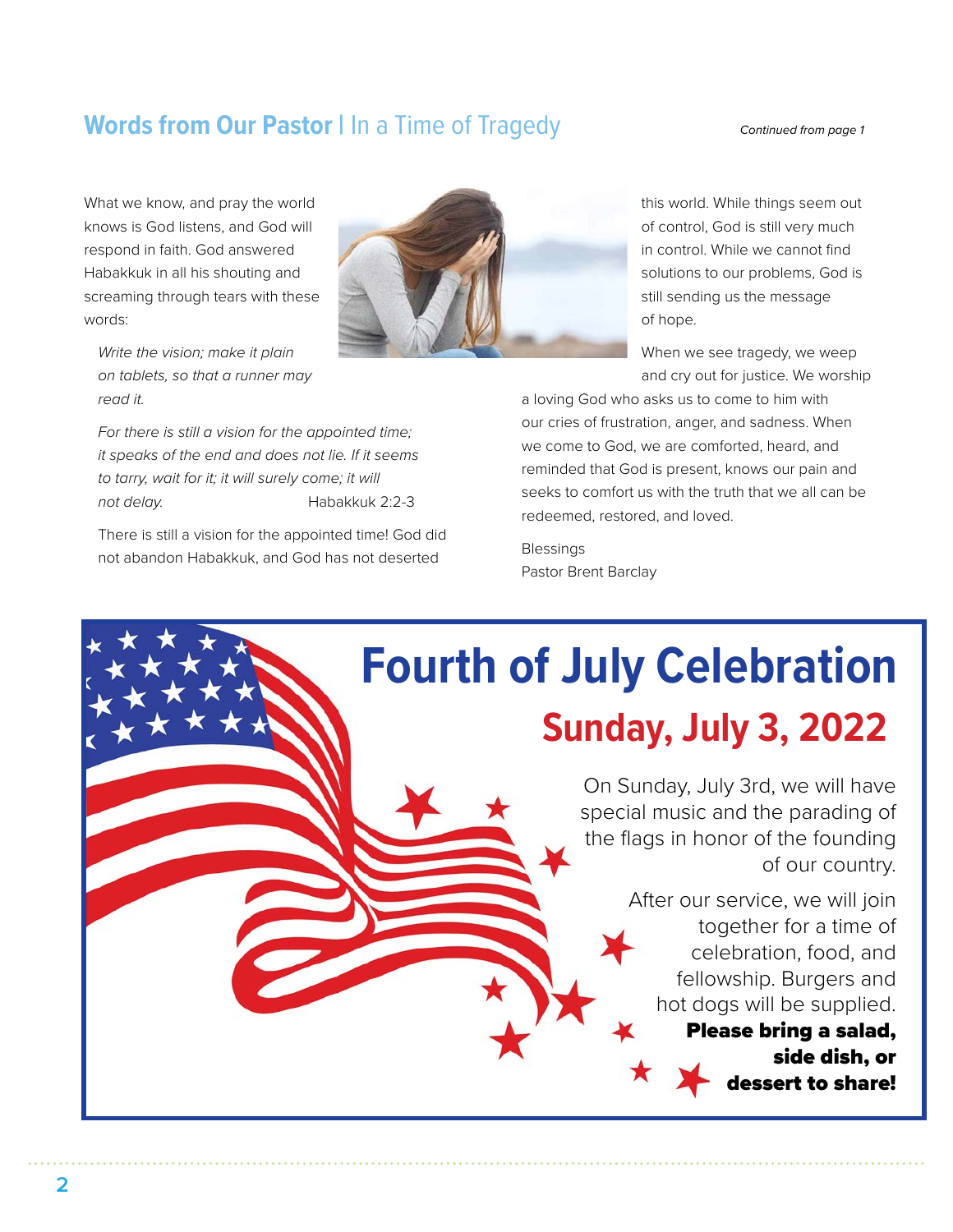### **Missions |** African Team Ministries Report

I want to thank everyone who purchased items from the African Team Ministries Jewelry and Craft Sale. We provided this organization with \$562 for their mission to provide orphan and refugee relief throughout East Africa. Again, thank you!

Ardis Rowland Missions Elder



### **Our Trinity Christian School Graduates for 2022**



**Katherine Archer Emily Cross Emily Espinosa Atara Haddad Jack Handley**

**Daniel Hillaker Travis Janik Ava Lahaye Russell Landis Cole Marshburn** **Natalie Matulevich Alia Rosales Trevor Snooks Logan Vance Ace Woolf**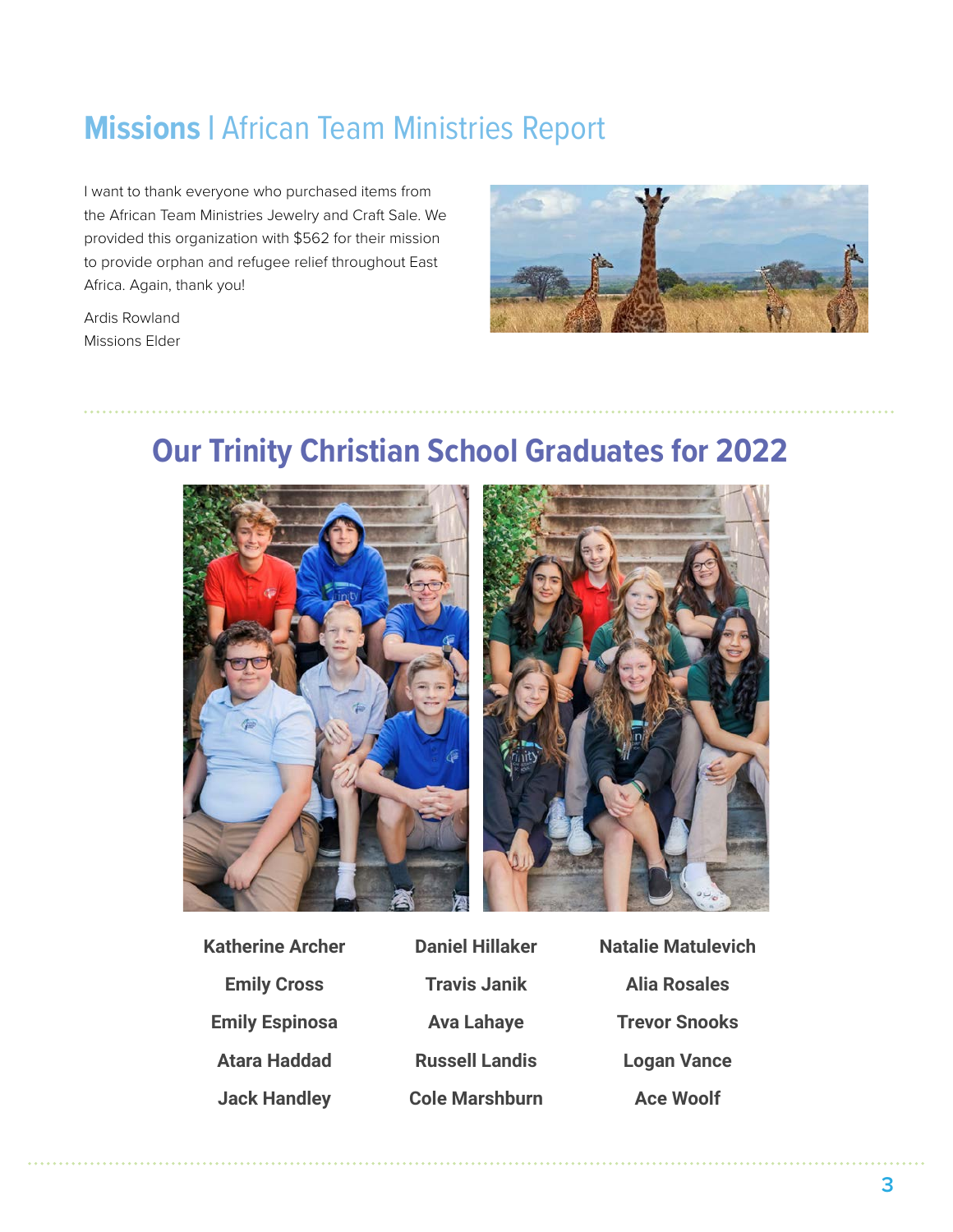### **Trinity Christian School | Just a Few Weeks to Go!**



#### **End of the Year Testing**

**S**tudents in<br> **Solution**<br> **Students**<br> **Students**<br> **Students**<br> **Students**<br> **Students**<br> **Students**<br> **Students**<br> **Students**<br> **Students**<br> **Students**<br> **Students**<br> **Students**<br> **Students**<br> **Students**<br> **Students**<br> **Students**<br> **St** kindergarten through eighth-grade had These tests measure ageappropriate skill levels. They help Trinity Christian

School (TCS) stay on track in keeping our academic standards high.

#### **Mom's Chapel**

Our annual Mom's Chapel was on May 6th. The theme was "Way Maker," focusing on how moms make things happen and how God is our ultimate provider. Mr. David Crowle led the students in songs of worship. The students

recited poems they wrote in honor of their mothers. We treated the moms with yogurt parfaits and danishes. We are thankful for our staff and volunteers who made this event possible. How blessed we are to have such amazing families!

#### **Living Museum**

Every year our 5th-grade students participate in a Living Museum. The students read a biography and research their chosen historical figure. They then prepare a poster and a short presentation to share with the school throughout the day. This year we had students represent Ruby Bridges, Daniel Boone, Stan Lee, and Henry Ford, to name a few. This TCS tradition is just another great way we can impart knowledge and guide students into being comfortable with public speaking.



Mom's Chapel





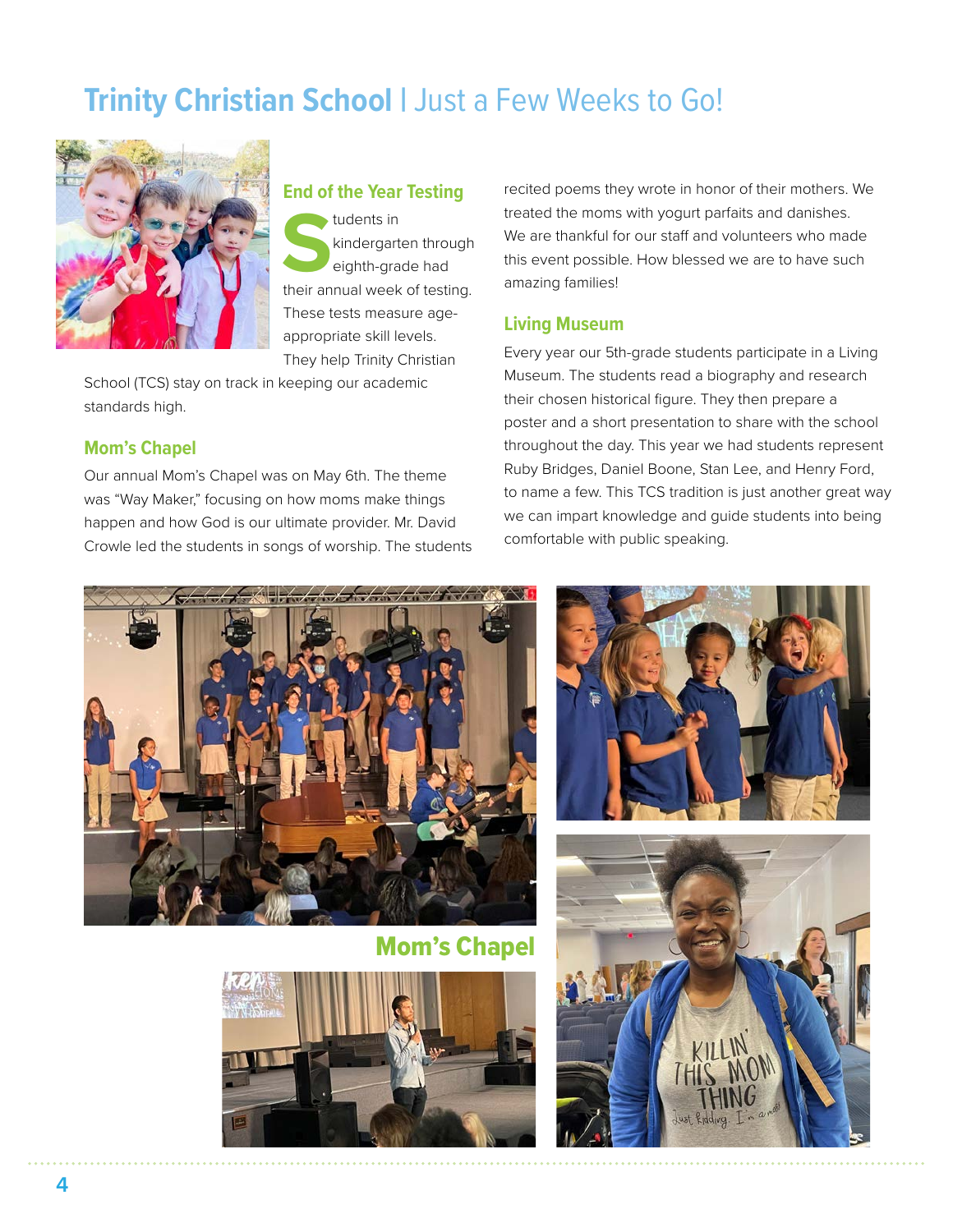#### **Frog Dissection**

Cool and gross all at the same time. The seventh graders got to dissect frogs in class. This project begins months in advance with the dissection of a flower. They then move on to dissecting an earthworm and finally a frog. In each step of the process, the students learn how each specimen is intricate and unique. They study the function of the body parts and how these creatures are made with purpose and design. Thank you to Mrs. Lopez for planning and preparing these excellent experiments.

#### **Upcoming Patriotic Chapel**

On June 3rd, our entire school will perform in a Patriotic Chapel. This event is a beautiful time to honor our veterans and active military and pray for our country. **Please join us on Friday, June 3rd at 9:00 a.m. to celebrate.**

#### **Sacramento Trip**

It is so amazing to see our students get the opportunity to travel to our state capitol. The fourth- and fifth-grade students flew to Sacramento to get first-hand experience. These students studied California history all fourth-grade year which included making missions and learning about the foundations of our state.

**Jimmie Drummond**

*Principal* **Jamie Warren** *Associate Principal principal@trinity-cs.org 619-462-6440*

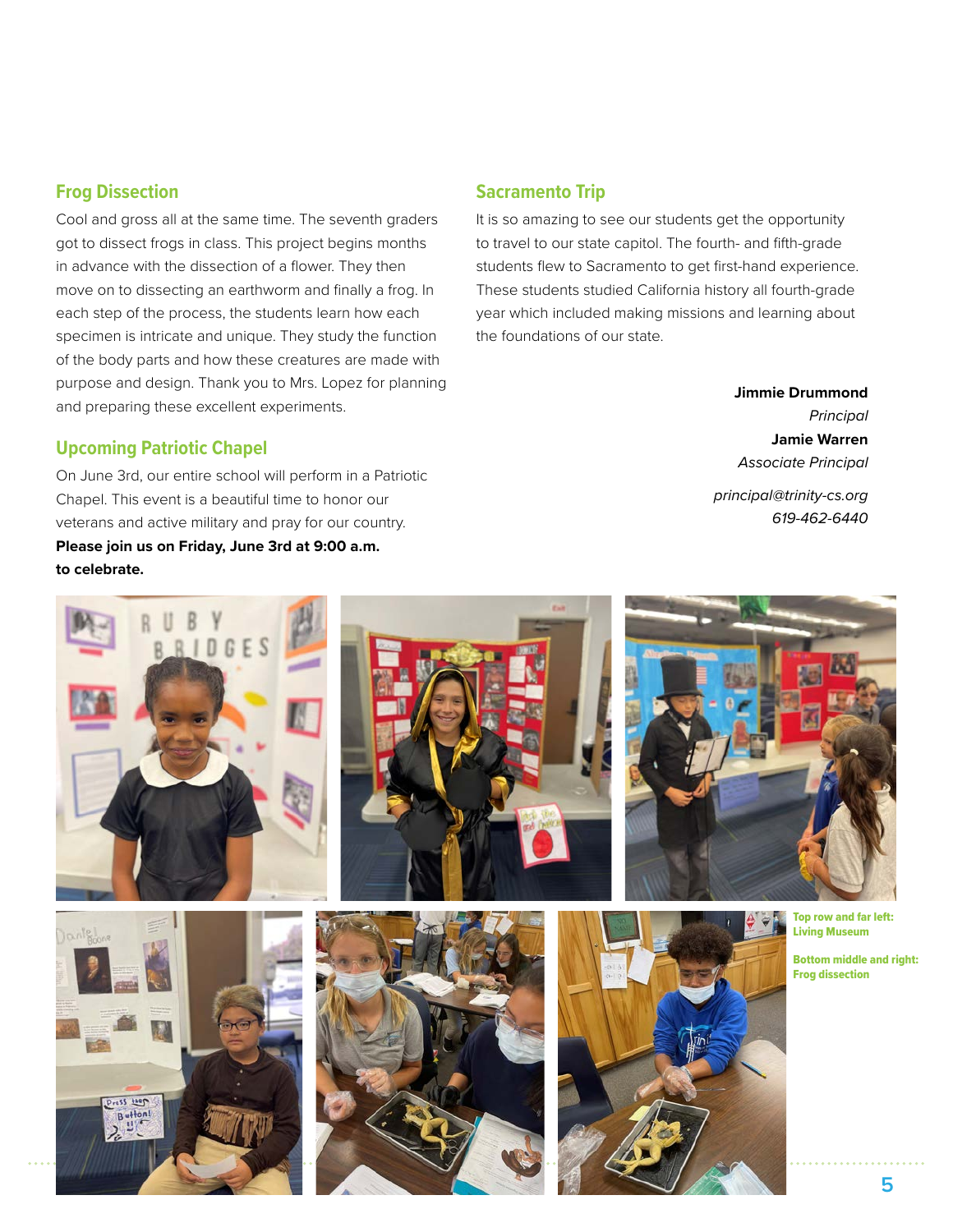### **Clippers**



Ahoy Mates,

We had a fine lunch and a riproaring auction at our May Clippers meeting. James Scholder was our auctioneer and did a magnificent

job as he does every year. We raised a tidy sum for our missionaries and had a lot of fun doing it. Our chaplain, Dick Adams, led the opening prayer and Lois Adams gave an inspiring devotion on the importance of

praying for ourselves. God is waiting to hear from us.

On Saturday, June 18th at 12:45 p.m. in Williams Hall, we will learn about the ministry of Forest Home. Our guest speaker will be Kris Scarborough who is representing Forest Home. We will go home knowing more than we do now. We look forward to her presentation. We will enjoy another delicious meal and rich fellowship so y'all come and bring a guest.

Yer trusty signalman, Jack, the ancient mariner

### **Presbyterian Women**

HEAR YE, HEAR YE! All women of Trinity Church! Time is running out! June is HERE! Time to get serious about the annual Rummage Sale. The dates are June 24th and 25th. Here's where we need your help. On June 22nd or 23rd, bring the things you have gathered. Setting

up for this event is a BIG job, so we would like you to consider giving us an hour or so of your day to help. "The more the hands, the lighter the load." If you cannot help set up, possibly you could give some time on one of the sale days. We would greatly appreciate your help. The proceeds go to our missionaries.



There is one more Gathering on Tuesday, June 14th before the summer break. Linda will be finishing our Bible Study on John. Two speakers from the Wycliffe Mission organization will be our guests. As usual, we will have a delicious lunch.

Craft preparation for the Fall Festival in November will continue on Tuesdays throughout the summer.

Ardis Rowland **Secretary**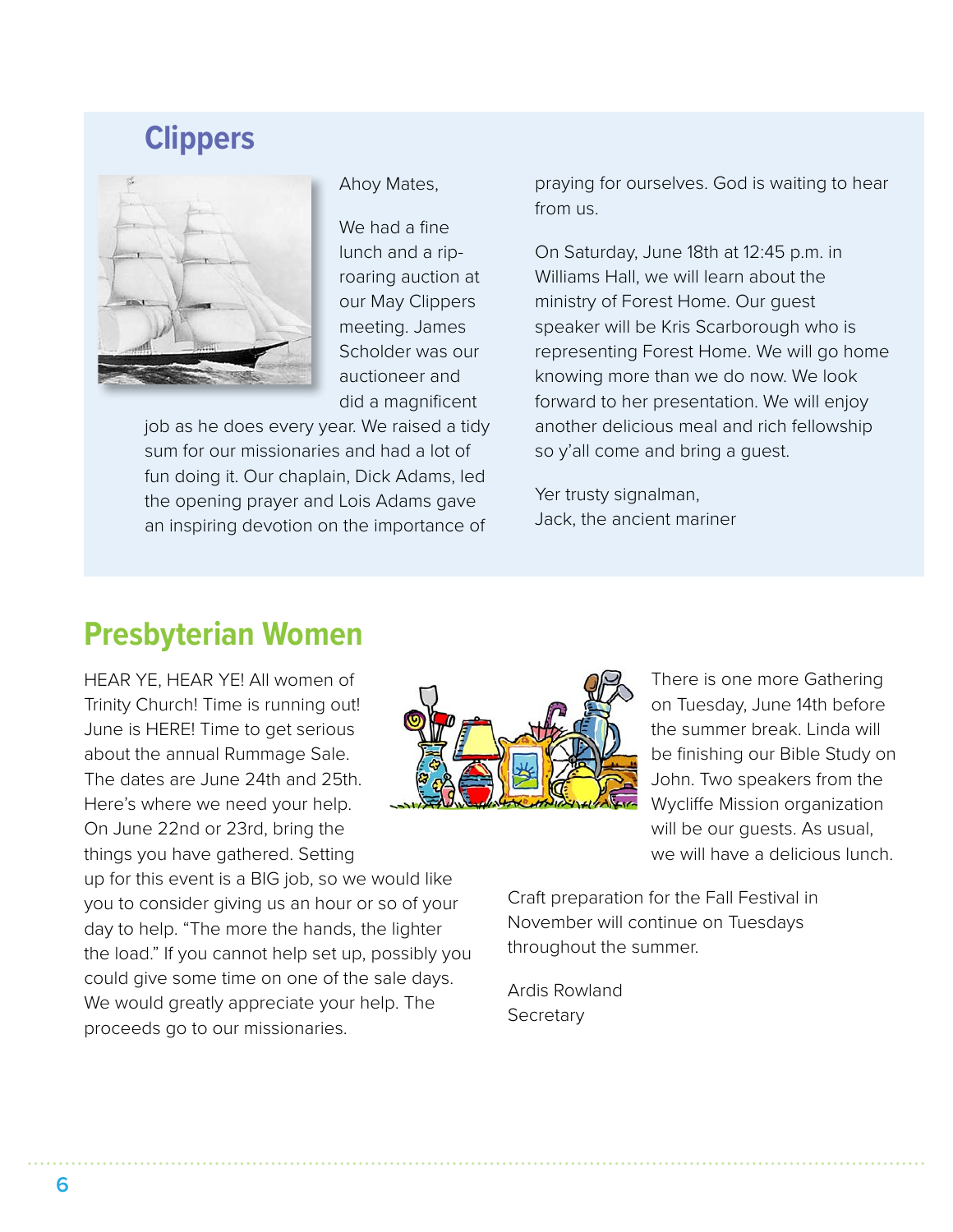### **Financial Update | How Are We Doing?**

*If anyone speaks, they should do so as one who speaks the very words of God. If anyone serves, they should do so with the strength God provides, so that in all things God may be praised through Jesus Christ. To him be the glory and the power forever and ever. Amen.* 1 Peter 4:11

#### **Dear Trinity Family,**

We praise God for the work he does in and through us at Trinity Church. God's people have been faithful and generous in his name. At this time, we are current with all our financial obligations and missions giving.

At the end of this month, I will be sending out the second quarter giving statements for your review.

God grant you his peace,

**Rebecca Casey**

*Financial Administrator*

*rebecca@trinitypres.org 619-465-3011 x108*

|                         | April 2022 Final | <b>May 2022</b><br>(As of 5/26/2022) | Year-to-Date<br>(As of 5/26/2022) |
|-------------------------|------------------|--------------------------------------|-----------------------------------|
| <b>BUDGETED INCOME</b>  | \$33,067.05      | \$33,067.05                          | \$196,578.72                      |
| <b>ACTUAL INCOME</b>    | \$31,319.69      | \$30,363.57                          | \$<br>174,711.09                  |
| <b>DIFFERENCE</b>       | $-$ \$ 1,747.36  | $-$ \$ 2,703.48                      | $-$ \$ 21,867.63                  |
| <b>CURRENT EXPENSE</b>  | \$50,937.95      | \$32,597.49                          | \$198,723.75                      |
| <b>INCOME - EXPENSE</b> | $-$ \$19,618.26  | $-$ \$ 2,233.92                      | 24,012.66                         |

#### **Rebecca Casey**

*Financial Administrator* rebecca@trinitypres.org

#### **Patty Mason** *Office Administrator* patty@trinitypres.org

**Rebecca Piffard** *Communications Director* rpiffard@trinitypres.org

**Trinity Staff Rev. Brent Barclay •** *Pastor* **|** brent@trinitypres.org

#### **Joy Byars**

*Director of Music & Worship* keyoctaves@trinitypres.org

**Erica Cruz** *Children's Ministry Director* childrensministry@trinitypres.org

**Steven Lee** *Facilities Maintenance* steven@trinitypres.org

#### **Shirley Woodson**

*Organist* shirleywoodson@me.com